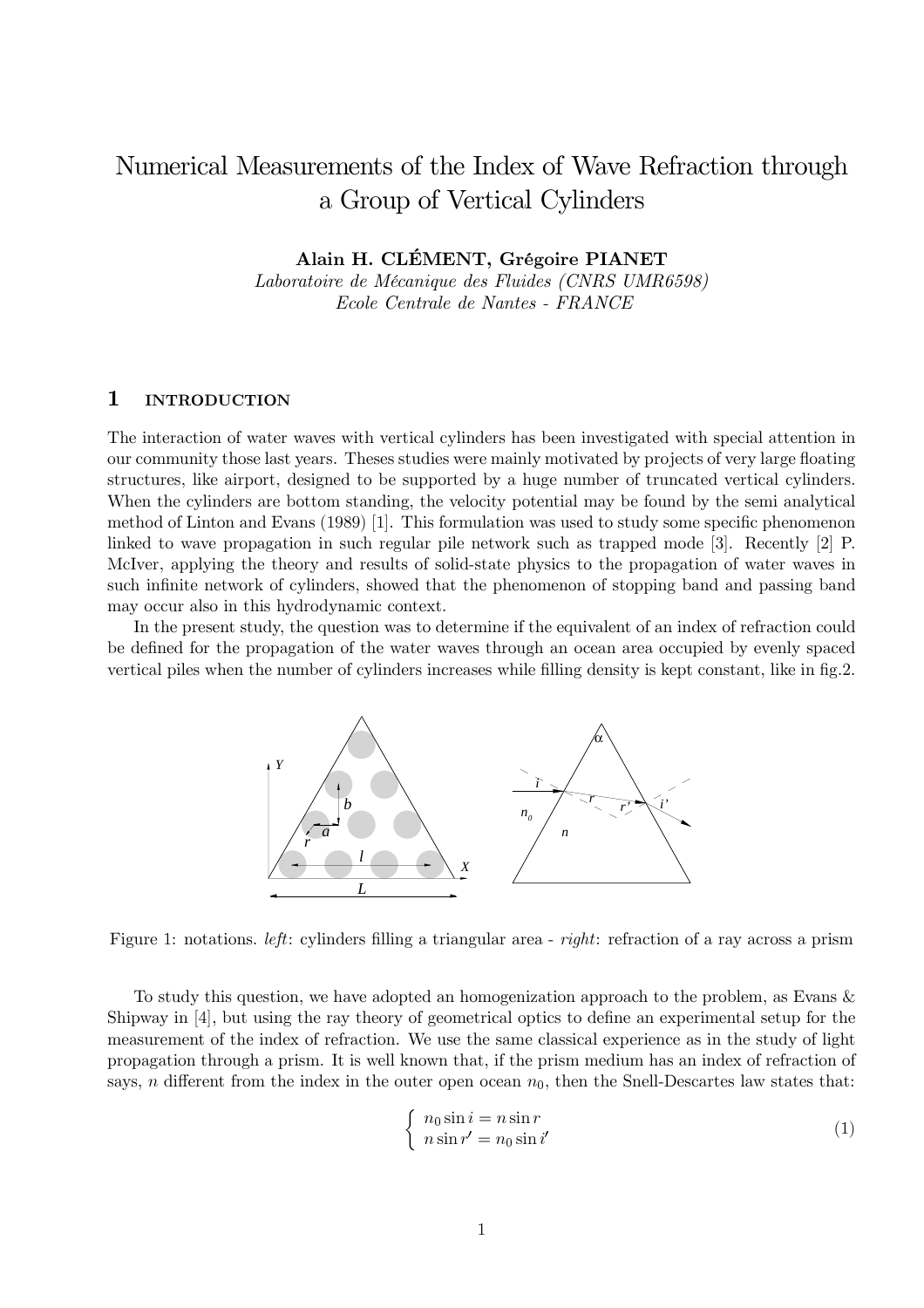This law is usually expressed, in linear water wave refraction theory, using the wave celerity instead of the refraction index, reading:  $(\sin i)/C_0 = (\sin r)/C$ .

A prismatic area (i.e. a triangle view from the top fig.1), filled with cylinders of equal diameters, is exposed to an incident regular wave train described by the usual Airy potential. Two parameters may be used to describe the medium inside the prism: the density d (or *solidity factor* in [4]) which is the ratio of the total cross section area of the cylinders divided by the triangle surface, and the homogeneity factor  $h$  which will be defined here as the number of cylinders per unit surface.

Let L be the length of the base of the triangle,  $l$  the distance between the extreme circles centers on the base raw,  $a$  and  $b$  the horizontal and vertical distance between consecutive circles centers,  $r$ the radius of the circles (see fig.1). Let p denotes the number of cylinders on the base raw ( $p = 4$ ) in fig.1), then N the total number of cylinders equals  $N = \sum_{i=0}^{p-1} (i+1) = p(p+1)/2$ . Choosing an equilateral triangle leads to the expression of the density  $\sigma = 4\pi N r^2 / \sqrt{3}L^2$ , and the homogeneity factor  $h = 4N/\sqrt{3}L^2$ .



Figure 2: increasing the homogeneity factor h while keeping the density constant:  $d = 0.5$ 

#### $\overline{2}$ NUMERICAL EXPERIMENTS

The numerical experiments consists in first solving the above problem for the potential amplitude by the Linton-Evans method [1], and then by plotting and analyzing the downstream wave field in order to identify, when possible, a transmitted ray refracted of a certain angle to be measured. From this measured angle, the refraction index is derived through the Snell-Descartes law  $eq.(1)$ .

The computation of the complex potential amplitude follows exactly the method described in [1]. The total potential is then given by

$$
\phi = e^{i\kappa r \cos(\theta - \beta)} + \sum_{j=1}^{N} \sum_{n=-\infty}^{\infty} A_n^j Z_n H_n(\kappa r_j) e^{in\theta_j}
$$
\n(2)

where we have kept the notations of the cited paper;  $H_n$  being the Hankel function of order n, and  $Z_n = J'_n(\kappa a)/H'_n(\kappa a)$ , with  $J_n$  the Bessel function of the first kind and order n. The coefficients  $A_n^j$ of the expansion  $(2)$  of the scattering potential are the solutions of the system

$$
A_m^k + \sum_{j=1}^N \sum_{n=-M}^M A_n^j Z_n e^{i(n-m)\alpha_{jk}} H_{n-m}(\kappa R_{jk}) = -e^{i(\kappa x_k \cos \beta + \kappa y_k \sin \beta + m\frac{\pi}{2} - \beta)}
$$
(3)  

$$
k = 1, \dots, N, \quad m = -M, \dots, M
$$

The first thing we did was to find a range of the parameters (density, homogeneity, wavelength...) for which the phenomenon can be observed. It is not so evident, because due to other phenomena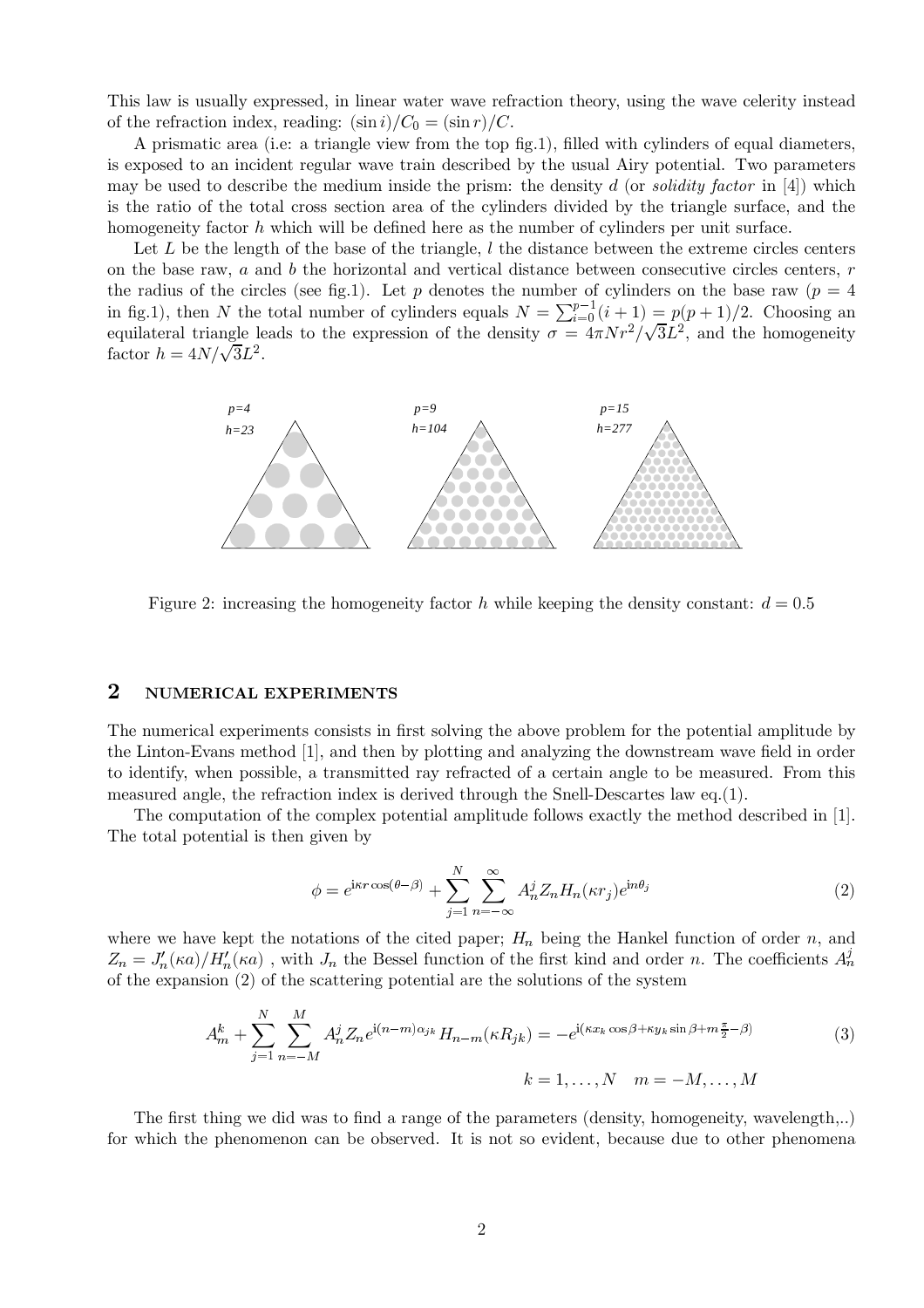like partial reflections, medium inhomogeneity, ..., at lot of rays emerge from the triangle, generating confuse refraction figures. Here, for  $L = 1$ ,  $d = 0.5$ ,  $\beta = 0$  and  $p = 15$ , a large range of wavelengths was swept in order to find the best illustrative value. This occurs when the wavelength  $\lambda$  is approximately equal to the horizontal cylinders spacing  $a$ .



Figure 3: amplitude of the diffraction field showing the refracted ray direction  $L = 1, d = 0.5, p = 15$ ,  $\beta = 0.$ 

Measurements of the refraction angle are made directly on the plot of the wave field amplitude, in the quadrant where the ray must logically emerge. For the sake of legibility the scattering field is used for this analysis rather than the total wave field. An example of such a plot is given in  $fig.(3)$ .



Figure 4: convergence with homogenisation

For this case, the measured refraction index was  $n = 1.38$ . The convergence to this value with increasing homogeneity is shown in figure (4) where the index is given as a function of the number  $p$ of cylinders on the base raw.

The next step was to investigate wether or not the observed phenomenon could be actually attributed to wave refraction. So, from the above case, we varied the incidence angle  $\beta$  and we checked the behavior of the refraction angle with regard to Snell-Descartes law eq. (1). Results obtained when varying the angle of incidence from -10 to 30 degrees are plotted in figure (5). The hydrodynamic results are in good agreement with the optical reference law; we can therefore conclude that the observed deviation phenomenon is most probably of refraction nature, in the common sense.

Finally, a comparison of our results was made with the continuum model proposed by Evans and Shipway at the last Workshop [4]. Their approach was based on an analogy of the equations of the 2D hydrodynamic problem with an acoustic model of the air flow in exchanger tube banks. Following their approach, the ratio between the wave velocity outside and the velocity inside the region filled by